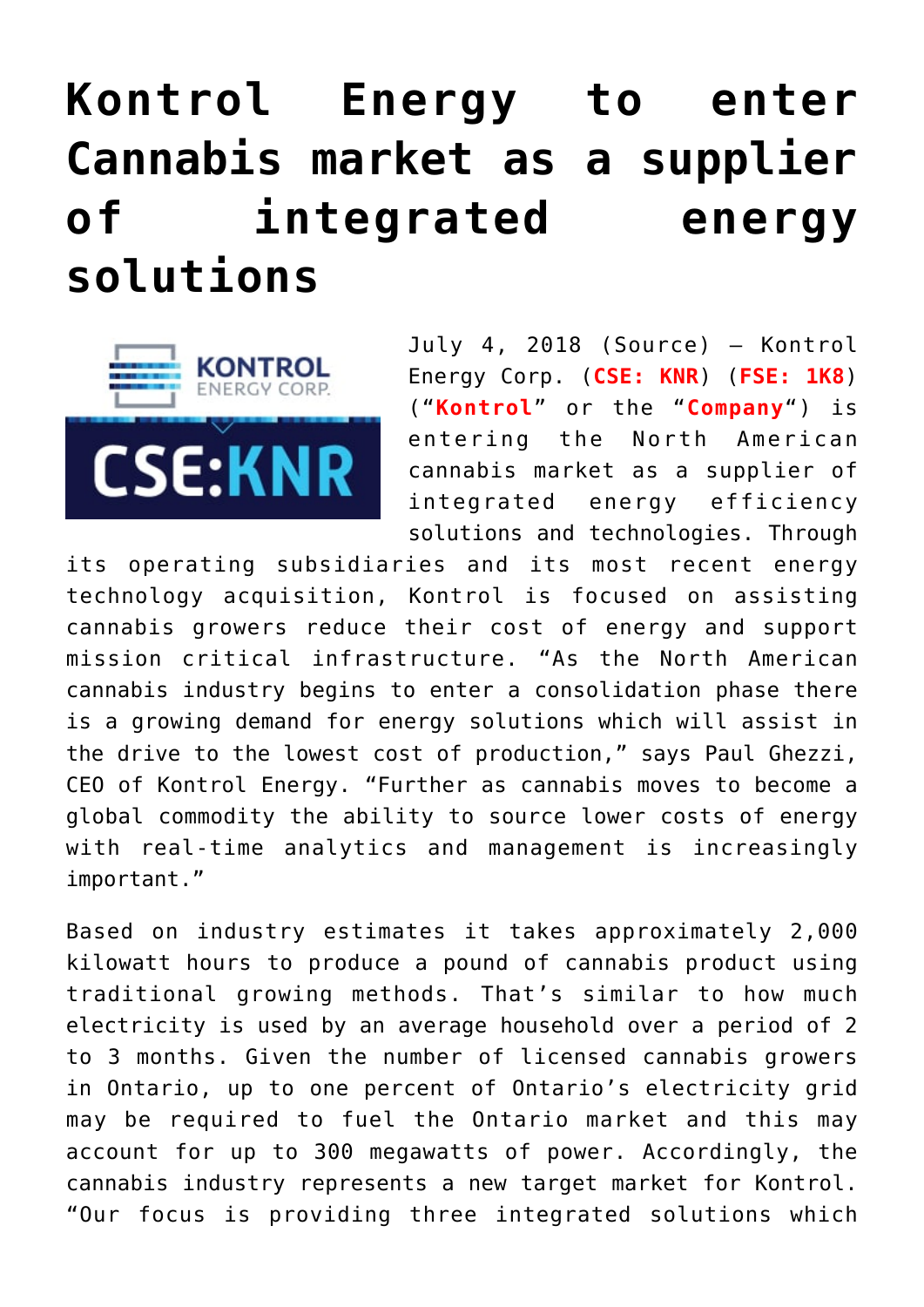includes real-time energy analytics for energy optimization and mission critical support, emission and air quality compliance and distributed energy infrastructure to offset high costs of electricity," continues Paul Ghezzi.

According to ArcView Market Research, over the next 10 years spending on legal cannabis worldwide is expected to hit \$57 billion by 2027. The adult-use (recreational) market will cover 67% of the spending; medical marijuana will take up the remaining 33%. The largest group of cannabis buyers will be in North America, going from \$9.2 billion in 2017 to \$47.3 billion within a decade.

## **About Kontrol Energy Corp.**

**Kontrol Energy Corp.** (CSE: KNR, FSE: 1K8) is a leader in energy efficiency through IOT, Cloud and Blockchain technology. With a disciplined mergers and acquisition strategy, combined with organic growth, Kontrol Energy Corp. provides market-based energy solutions to our customers designed to reduce their overall cost of energy while providing a corresponding reduction in Greenhouse Gas (GHG) emissions.

*Additional information about Kontrol Energy Corp. can be found on its website at [www.kontrolenergy.com](http://www.kontrolenergy.com/) and by reviewing its profile on SEDAR at [www.sedar.com](http://www.sedar.com/)*

**Neither IIROC nor any stock exchange or other securities regulatory authority accepts responsibility for the adequacy or accuracy of this release.**

**Caution Regarding Forward Looking Statements:**

*Certain information included in this press release, including information relating to energy analytics, growth in the cannabis sector, the provision of solutions to customers to analyze the management of complex heating, ventilation and cooling systems, growth strategy, targeted expansion and other*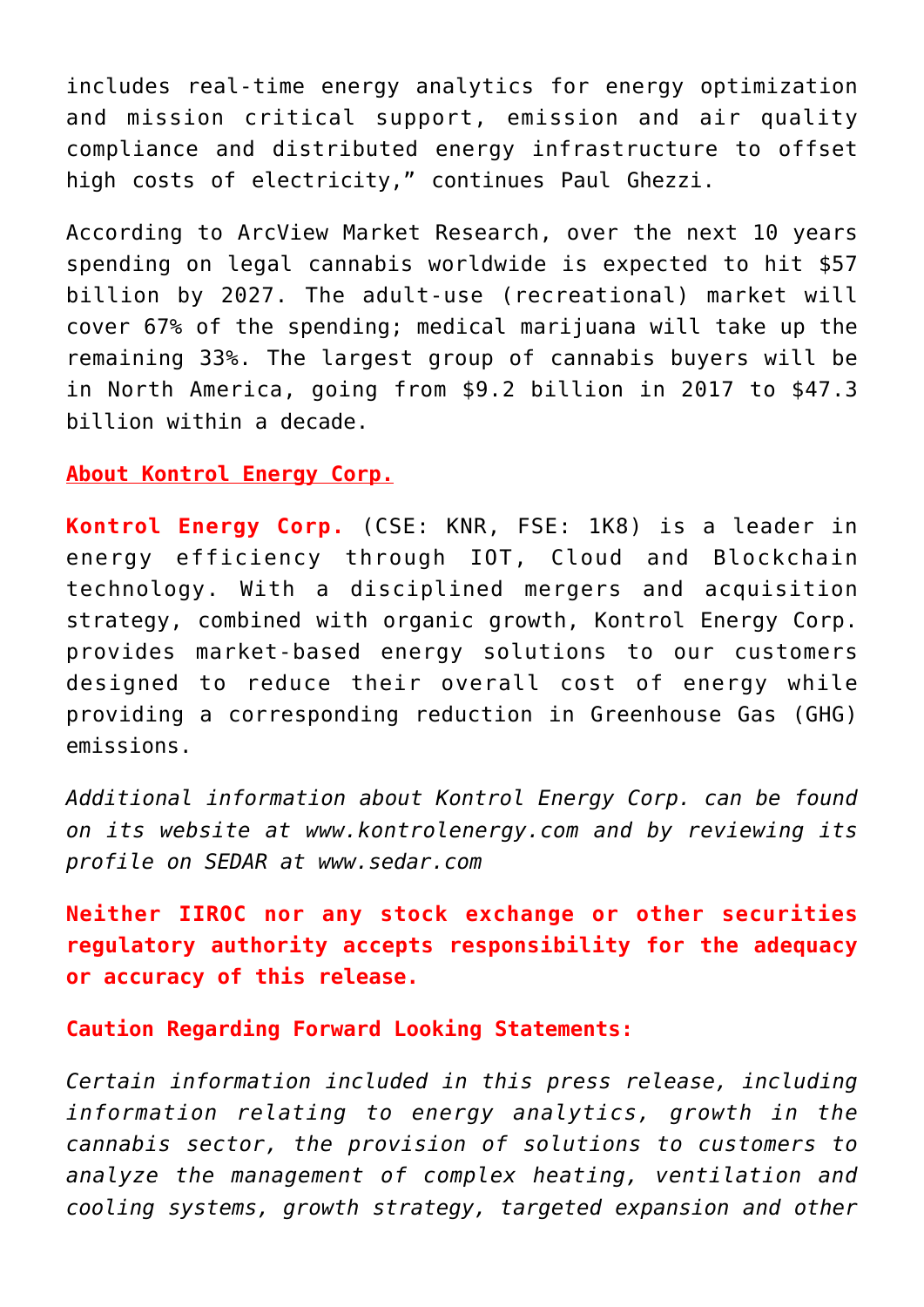*statements that express the expectations of management or estimates of future performance constitute "forward-looking statements". The forward-looking statements in this press release are presented for the purpose of providing information about management's current expectations and plans and such information may not be appropriate for other purposes. Where the Company expresses or implies an expectation or belief as to future events or results, such expectation or belief are based on assumptions made in good faith and believed to have a reasonable basis. Such assumptions include, without limitation, that the acquisition will be successfully integrated into the Company and that its revenues will be consistent with the Company's expectations, that suitable businesses and technologies for acquisition and/or investment will be available, that such acquisitions and or investment transactions will be concluded, that sufficient capital will be available to the Company, that technology will be as effective as anticipated, that organic growth will occur, and others. However, forward-looking statements are subject to risks, uncertainties and other factors, which could cause actual results to differ materially from future results expressed, projected or implied by such forward-looking statements. Such risks include, but are not limited to, lack of acquisition and investment opportunities or that such opportunities may not be concluded on reasonable terms, or at all, that sufficient capital and financing cannot be obtained on reasonable terms, or at all, that technologies will not prove as effective as expected that customers and potential customers will not be as accepting of the Company's product and service offering as expected, and government and regulatory factors impacting the energy conservation industry. Accordingly, undue reliance should not be placed on forwardlooking statements and the forward-looking statements contained in this press release are expressly qualified in their entirety by this cautionary statement. The forwardlooking statements contained herein are made as at the date hereof and the Company does not undertake any obligation to*